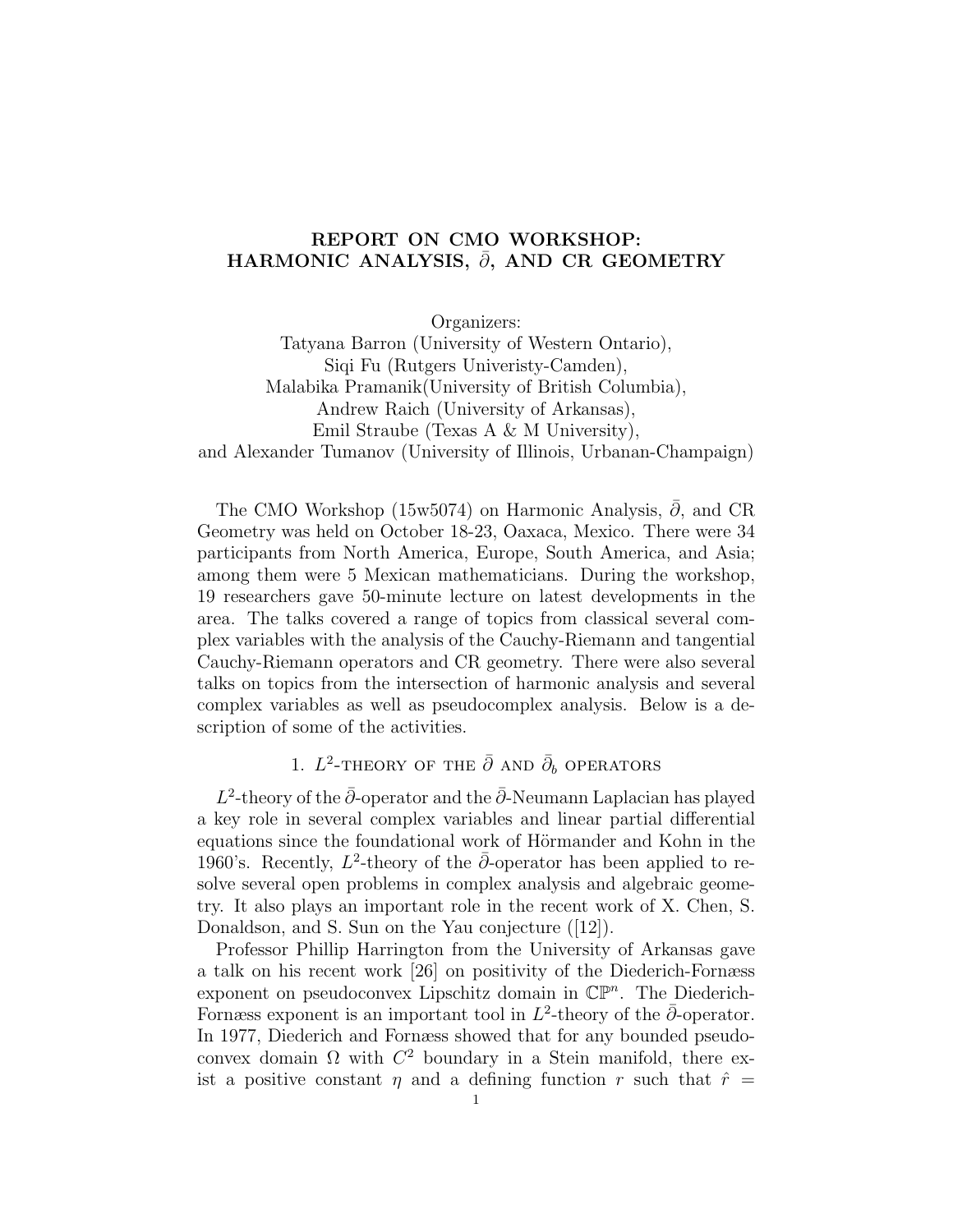$-(-r)^{\eta}$  is plurisubharmonic on  $\Omega$  ([16]). This result of Diederich and Fornæss was generalized to bounded pseudoconvex domains with Lipschitz boundary by Harrington [24] (see [29, 15] for important earlier work of Kerzman-Rosay and Demailly). Quantitative relationship between the Diederich-Fornæss exponent and regularity of the  $\overline{\partial}$ -Neumann Laplacian on L<sup>2</sup>-Sobolev spaces has been established by Kohn, Harrington and others (see [30, 25, 35]). In particular, this provides an effective approach to an earlier result of Boas and Straube [1] on global regularity of the  $\partial$ -Neumann operator on a smooth bounded pseudoconvex domain with a defining function that is plurisubharmonic on the boundary. Berndtsson and Charpentier further showed that for a bounded pseudoconvex domain  $\Omega$  with Lipschitz boundary in  $\mathbb{C}^n$ , the Bergman projection and the canonical solution operator for the  $\bar{\partial}$ operator is bounded on  $L^2$ -Sobolev spaces  $W^s(\Omega)$  for any s less than one half of the Diederich-Fornæss index ([3]; see also [7]). The Diederich-Fornæss index also plays a role in estimates of the pluri-complex Green function  $[5]$  and comparison of the Bergman and Szegö kernels  $[11]$ .

For pseudoconvex domains in  $\mathbb{CP}^n$ , the situation is different, due to the lack of strongly plurisubharmonic exhaustion function. Takeuchi proved that the signed distance function of a (proper) pseudoconvex domain in  $\mathbb{CP}^n$  with the Fubini-Study metric satisfies the strong Oka property  $(37)$  and Ohsawa and Sibony show that  $C^2$ -smoothly bounded pseudoconvex domain has a positive Diederich-Fornæss exponent ([34]). Whether or not Ohsawa-Sibony's result is also true for pseudoconvex domains in  $\mathbb{CP}^n$  with Lipschitz boundary has been open since then until Harrington's solution.

In his lecture, Professor Andrew Raich discussed his recent joint work with Phillips Harrington ( $|27|$ ) on the ∂-problem on pseudoconvex unbounded domains in  $\mathbb{C}^n$ . He explained the difficulties in applying the established theory for bounded domains to unbounded ones and ways to overcome the problems. These included using weighted Sobolev spaces and finding good defining functions.

Professor Takeo Ohsawa from Nagoya University in Japan, who was recently awarded a Bergman Prize, gave a beautiful expository talk on background and open questions on  $L^2$ -extension theorems, an area where he has done fundamental work. In recent years, the  $L^2$ -extension theorems of Ohsawa and Takegoshi have been used to prove spectacular results in complex analysis and algebraic geometry by Berndtsson, Blocki, Demailly, Guan-Zhou, Paun, Siu and others. He explained some of these recent developments, in particular, the work of Blocki [6] and Guang-Zhou [22] on the Suita conjecture and those of Guang-Zhou [23], Berndtsson-Lempert [4] on the strong openness conjecture.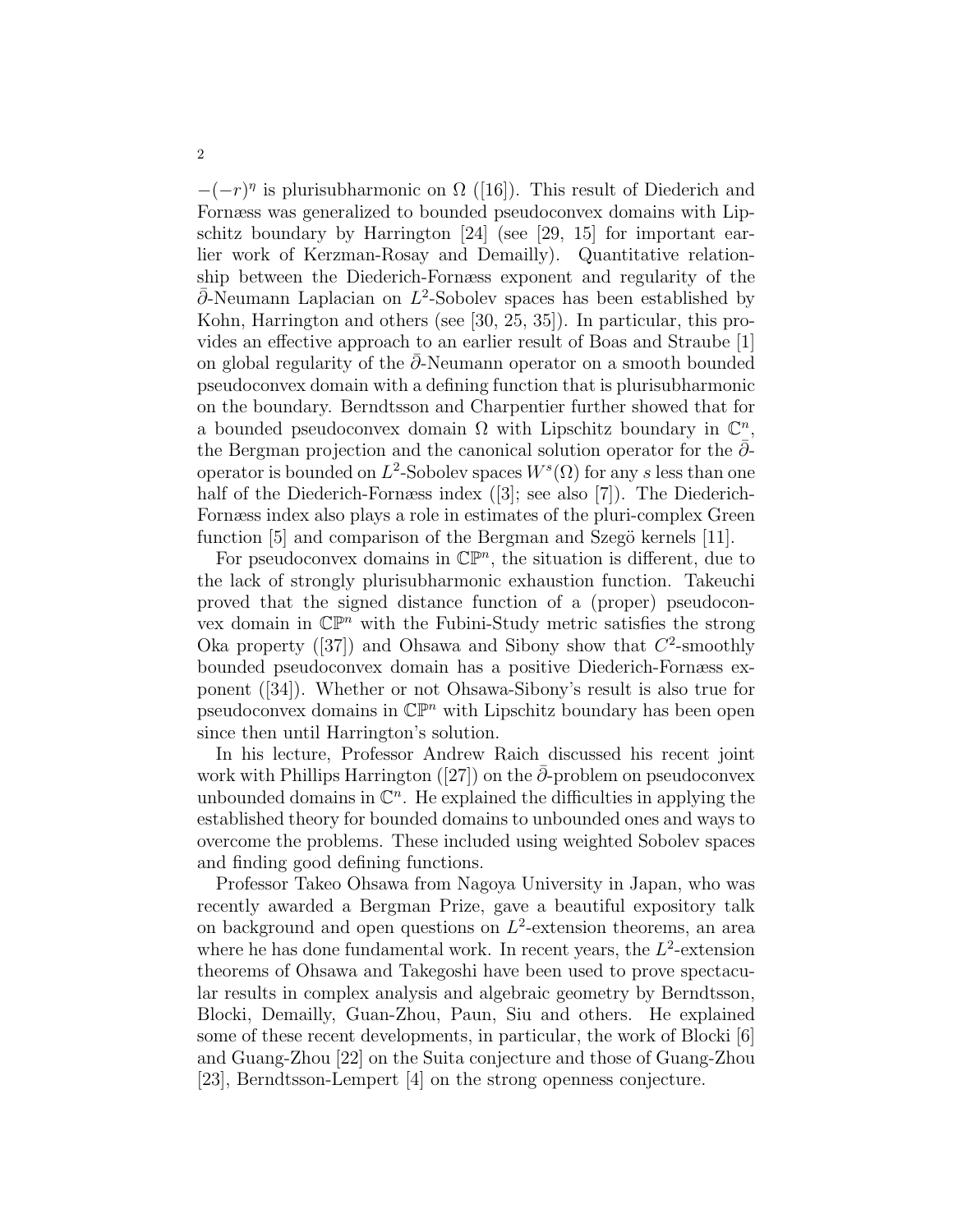Professor Debraj Chakrabarti from Central Michigan State University discussed his recent joint work with Christine Laurent and Mei-Chi Shaw on the Dolbeault cohomology of the Chinese coin, annulus between the bidisc and a ball ([10]). He explained how this problem is related to  $W^1$ -estimate for the  $\overline{\partial}$ -operator on the bidisc.

#### 2. Spectral theory of complex Laplacians

The  $\bar{\partial}$ -Neumann Laplacian is the archetype of an elliptic operator with non-coercive boundary conditions. Spectral properties of the  $\partial$ -Neumann Laplacian are more sensitive to the underlying geometry than the usual Dirichlet or Neumann Laplacian. It follows from the fundamental work of Hörmander on  $L^2$ -estimates of the  $\bar{\partial}$ -operator and sheaf cohomology theory dated back to H. Cartan, J.-P. Serre and H. Laufer that one can determine pseudoconvexity of a bounded domain in  $\mathbb{C}^n$ from positivity of the  $\partial$ -Neumann Laplacian. Catlin showed that property  $(P)$ , a potential theoretic property, is a sufficient condition for pure discreteness of the spectrum of the  $\partial$ -Neumann Laplacian. For convex domains in  $\mathbb{C}^n$  or pseudoconvex Hartogs domains in  $\mathbb{C}^2$ , property  $(P)$ is also a necessary condition ([19, 13]). It was discovered that pure discreteness of the spectrum on Hartogs domains in  $\mathbb{C}^2$  is intimately related to diamagnetism and paramagnetism in semi-classical analysis of certain magnetic Schrödinger operators. How the spectrum of the  $\partial$ -Neumann Laplacian interacts with the underlying geometric structure of the domain is a fascinating problem.

Professor Friedrich Haslinger from University of Vienna, Austria, spoke on his joint work [2] with Franz Berger on spectral properties of the weighted  $\bar{\partial}$ -Neumann problem on  $\mathbb{C}^n$ . He discussed a necessary condition on compactness of the weighted  $\overline{\partial}$ -Neumann operator on the space  $L^2(\mathbb{C}^n, e^{-\phi})$ , under some assumptions on  $\phi$  and explained the difficulties in obtaining complete characterization of compactness in terms of properties of the weight function  $\phi$ .

It is known that complex analytic disc on the boundary is an obstruction to discreteness of the spectrum of the  $\partial$ -Neumann Laplacian (see [20]). In his talk, Professor Sonmez Sahutoglu from the University of Toledo discussed his joint work with Zeljko Cuckovic on a quantitative estimate of the failure of discreteness of the  $\partial$ -Neumann Laplacian ([14]), particularly on worm domains.

#### 3. Harmonic analysis and estimates of kernels

3.1. Estimates of kernels. In her talk, Professor Loredana Lanzani from Syracuse University discussed her recent joint work with Eli Stein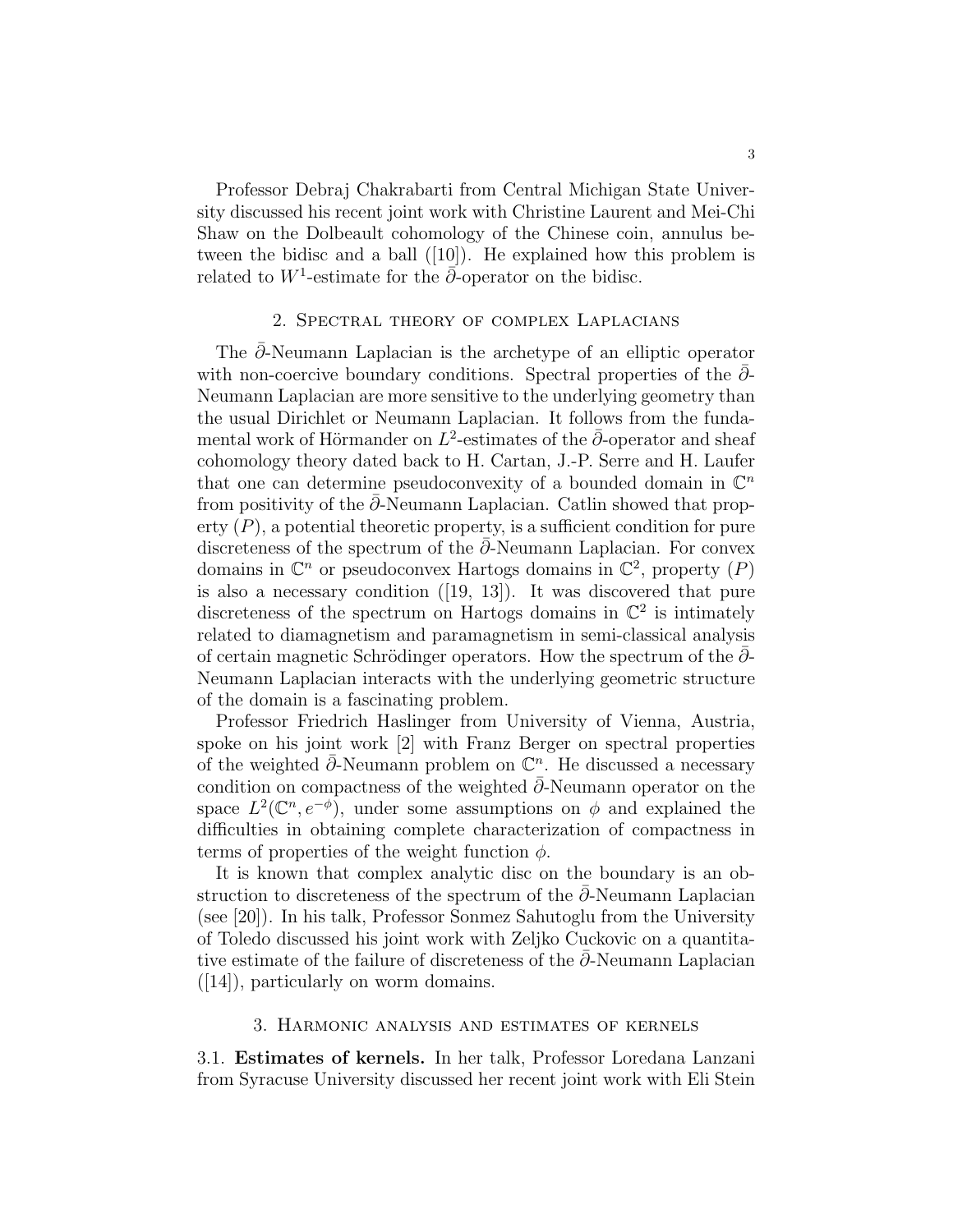([32, 33]) on representations and density results for the classical Hardy spaces of boundary values of holomorphic functions, under minimal smoothness assumption on the boundary. She explained the difficulties in generalizing classical results from smooth domains to non-smooth domains and how she and Stein overcame these difficulties.

Professor Jeffrey McNeal from Ohio State University spoke on his joint work with Luke Edholm on the Bergman projection on generalized Hartogs triangles ([18]). The generalized Hartogs triangles are nonsmooth domains between the classical Hartogs triangle and the product of the unit disc and punctured unit disc. He explained an interesting interplay between the defining functions of the generalized Hartogs triangles with  $L^p$ -mapping property of the Bergman projection.

3.2. Harmonic analysis. In the past thirty years, there has been a push to adapt harmonic analysis techniques and idea to the study of several complex variables and the naturally occurring integral operators in SCV. There is a paradigm carried over from classical harmonic analysis that there should be a relationship between the geometry and analysis on a domain. The SCV setting is more complicated than the real setting because elliptic regularity estimates for  $\Box$  fail near the boundary of a domain and  $\Box_b$  is never elliptic. Consequently, the classes of integral operators that mathematicians have developed are corresponding more complicated and able to capture subtle finite type behavior in  $\mathbb{C}^2$  and certain special classes of domains in  $\mathbb{C}^n$  (see the work of Nagel-Stein, Nagel-Stein-Wainger, Koenig, McNeal, etc.).

In his talk, Professor Brian Street from the University of Wisconsin-Madison gave an overview of theory of multiparameter singular integrals that he has developed. He gave examples to show their flexibility and their inclusion of all singular integral classes that are prevalent in real and complex analysis. In particular, they contain the classical Calderon-Zygmund classes, product theory classes, as well as flag kernels and non-isotropic smoothing operators.

Professor Po Lam Yung of The Chinese University of Hong Kong also spoke on a topic that relates to classical harmonic analysis and delicate endpoint results. It is well known that the Sobolev space  $W^{1,n}(\mathbb{R}^n)$ does not embed into  $L^{\infty}(\mathbb{R}^n)$  when  $n \geq 2$ . Recently, work by Bourgain, Brezis, van Schaftingen, Lanzani and Stein have found workarounds for the failure of this Sobolev embedding on  $\mathbb{R}^n$ . Professor Yung presented a version of this type of analysis in the context of certain symmetric spaces including complex hyperbolic spaces. Key is some analysis on the Heisenberg group.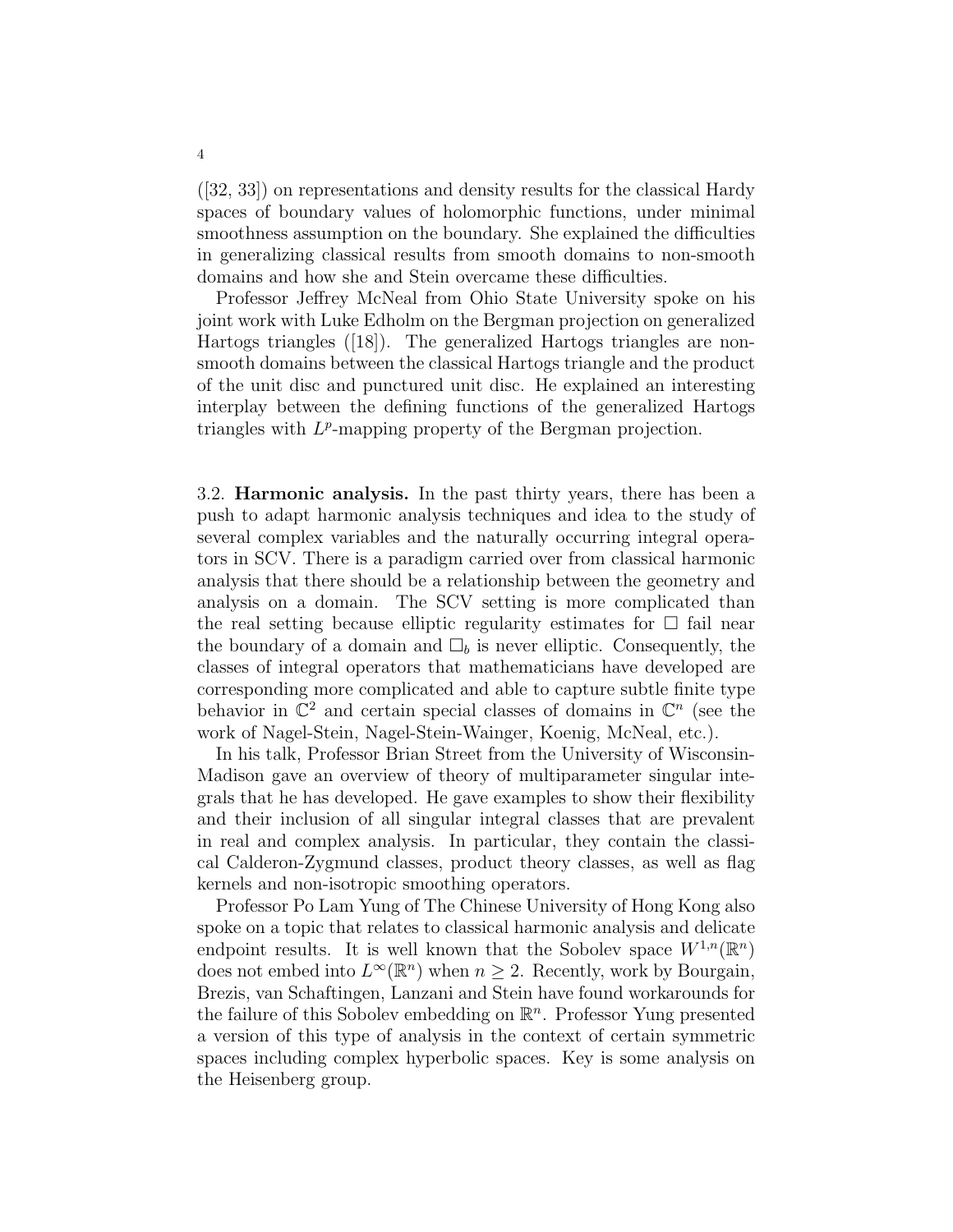#### 4. CR GEOMETRY

CR Geometry is an active developing area closely related to complex geometry and analysis of  $\partial$  equations. During recent decades fundamental results have been obtained, which in turn raised important open problems. Mapping problems and moduli spaces of CR structures have been subjects of recent research of many mathematicians including Baouendi, Ebenfelt, D'Angelo, Gong, Huang, Isaev, Kim, Lamel, Mir, Rothschild, Webster, Zaitsev, etc. An important direction is the local equivalence problem and normal forms of CR manifolds, that goes back to classical work of Cartan (1932), Tanaka (1962, 1967), and Chern–Moser (1974) on strictly pseudoconvex hypersurfaces.

Professor Ilya Kossovskiy (University of Vienna) gave a talk on an important aspect of the CR-equivalence problem. Identifying the 3 sphere among real hypersurfaces in 2-dimensional complex space is a problem which attracted a lot of attention of experts in CR-geometry since the work of Cartan and Chern-Moser. It is well known that the sphericity of a real hypersurface amounts to vanishing of its special CR-curvature. However, the latter is difficult to compute explicitly or identify geometrically. Kossovskiy discovered a simple unexpected geometric criterion of sphericity. It employs the Segre varieties of a real hypersurface. It turns out that a real-analytic hypersurface in 2-dimensional complex space is spherical if and only if its Segre family has the Desargues property, which is familiar from the Projective Geometry. This characterization is important because it does not assume any conditions on the hypersurface (e.g., existence of additional symmetries), nor it requires any special choice of coordinates.

An important fundamental question on the CR-equivalence problem is whether and when a formal solution to the problem gives an actual analytic or smooth solution. Professor Nordine Mir (Texas A&M University at Qatar) gave a presentation on this matter. According to Artin's famous approximation theorem of 1968, given any system of real-analytic equations, if there exists a formal solution to such a system at a given point, then there exists a real-analytic solution that is as close as we want in the Krull topology to the formal solution. One question that naturally thereafter arises is whether the conclusion of Artin's approximation theorem still holds if the system of equations is coupled with a specific PDE. In 1978, Milman investigated such a question when the PDE consists of the standard Cauchy-Riemann operator in  $\mathbb{C}^n$ : he showed that any formal solution of a system of real-analytic equations and of the standard CR equations in  $\mathbb{C}^n$  can be approximated (in the Krull topology) by a sequence of convergent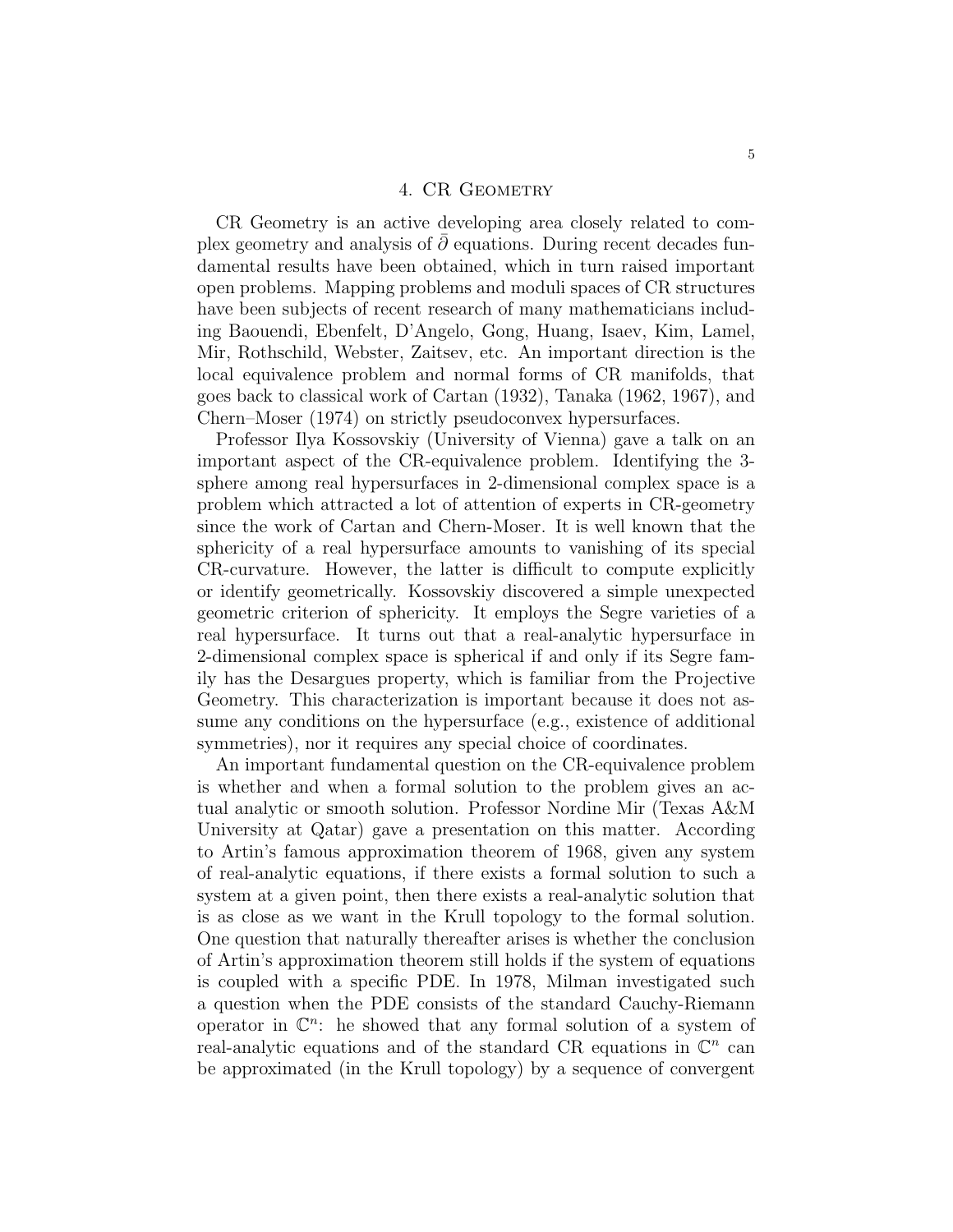solutions of the system of analytic and CR equations. In his talk, Mir discussed recent results generalizing Milman's theorem when the standard Cauchy-Riemann operator in  $\mathbb{C}^n$  is replaced by the tangential Cauchy-Riemann operator associated to a real-analytic CR manifold.

However, the straight answer to the main question whether a formal CR equivalence is analytic turns out to be negative. According to recent work by Kossovskiy and Shafikov [31], in every CR dimension and codimension, there is an example of a formal CR equivalence that is not analytic. Furthermore, for every positive integer  $k$ , there is an example of a  $C^k$  smooth CR equivalence that is not  $C^{k+1}$ . The cited work by Kossovskiy and Shafikov is a breakthrough in the CR equivalence problem.

There are fundamental difficult problems on deformations and embeddibility of abstract CR structures. The global problem for strongly pseudoconvex compact CR manifolds of hypersurface type of dimension at least 5 was solved by Boutet de Monvel (1975). Recently Chanillo, Chiu, and Yang (Duke, 2012) have made important progress. They prove the embeddibility of 3-dimensional CR manifolds with additional positivity assumption on Webster's curvature and CR Paneitz operator. Solutions of the local version of the problem were due to Kuranishi (1982), Akahori (1987), and Webster (1989) for strongly pseudoconvex CR manifolds of dimension at least 7.

Professor Gerardo Mendoza (Temple University) gave a talk on microlocal infinitesimal deformations of CR structures. Among the problems on local deformations and embeddibility of CR manifolds, the case of dimension 5 is particularly difficult. The equation expressing infinitesimal deformations of a strictly pseudoconvex almost CR structure of hypersurface type in dimension 5 consists locally of 4 first order equations in 6 unknowns. The study of this underdetermined system leads to a second order selfadjoint system whose characteristic variety is the span of the contact structure of the almost CR manifold and is hypoelliptic on one side of the characteristic variety. Mendoza presented new results on the microlocal structure of this system including the arguments leading to the expression of the system.

Professor Rafael Herrera from Centro de Investigation en Matematicas spoke on an interesting connection between CR structures on strictly pseudoconvex CR manifolds and twisted spin geometry (see [28] and references therein). He described how twisted spin geometry can be used to characterize CR structures of arbitrary codimension.

Professor Howard Jacobowitz from Rutgers University-Camden spoke on his on-going research on left invariant CR and pseudo-hermitian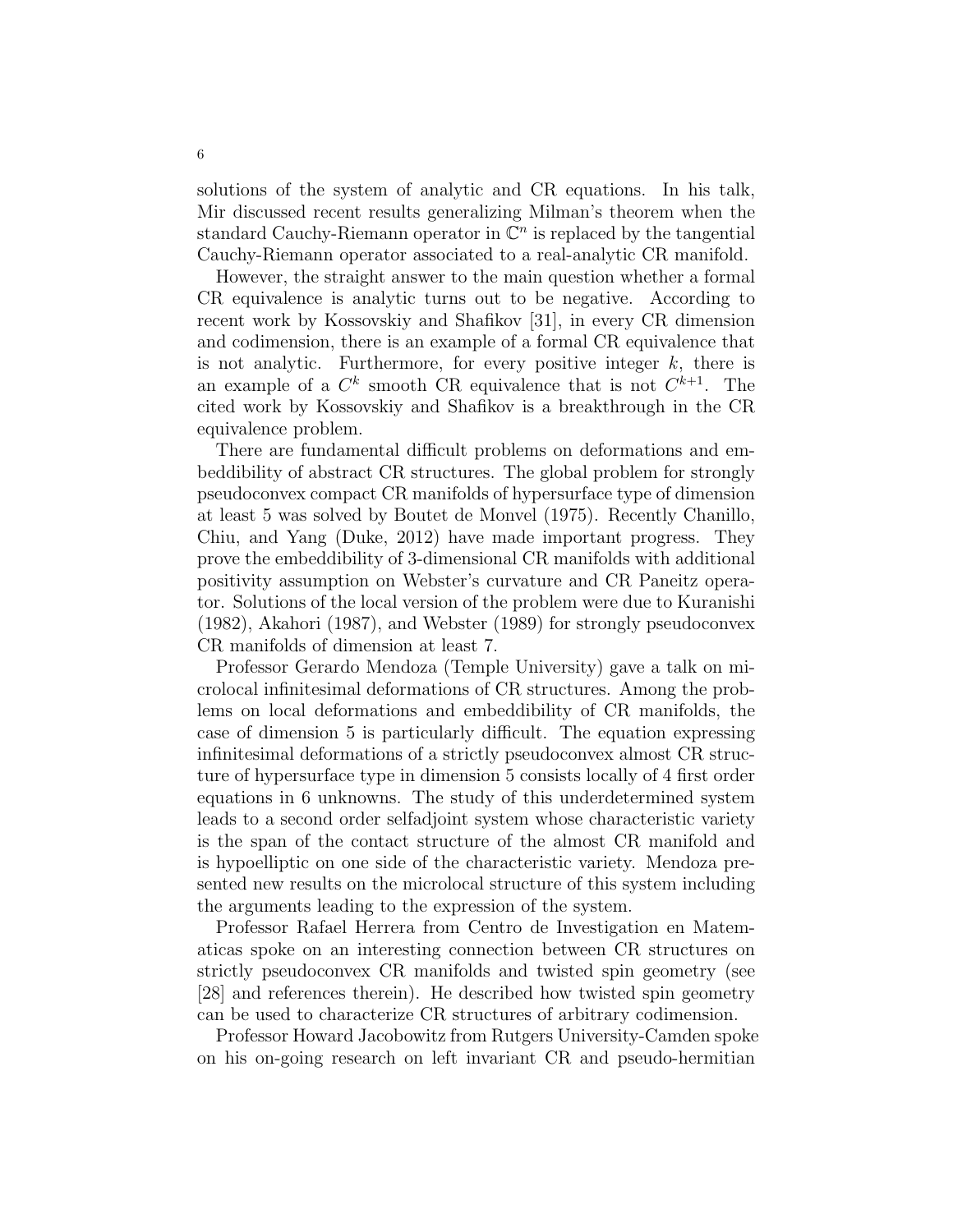structures on  $S<sup>3</sup>$ . He explained the classical work of Cartan and Webster, and discussed his results on classification of left invariant CR structures on  $S^3$ .

There has been intense interaction between CR geometry and work by many people in complex geometry (including N. Mok, X. Huang, Y. Yuan and many others) on local holomorphic isometries between Hermitian symmetric spaces: more specifically, rigidity questions and non-existence of common submanifolds. It is evident from Mok's work that products of balls play a special role in this area. Boundary considerations make CR geometry techniques effective for dealing with extension problems. In the talk by Professor Yuan Yuan, recent results by Yuan, Huang and Yuan, Xiao and Yuan were reported, related to maps into a product of balls, maps from a ball to a type IV domain, and non-existence of common submanifolds of a bounded symmetric domain and complex euclidean space.

### 5. Pseudocomplex Analysis

Professor Jingzhi Tie from the University of Georgia spoke about "Yaus Gradient Estimate and Liouville Theorem for Positive Pseudoharmonic Functions in a Complete Pseudohermitian manifold." Professor Tie first introduced the basic notion of pseudohermitian manifold and then derived the sub-gradient estimate for positive pseudoharmonic functions in a complete pseudohermitian  $(2n + 1)$ -manifold  $(M, J, \theta)$ which satisfies the CR sub-Laplacian comparison property. The subgradient estimate served as the CR analogue of Yaus gradient estimate. He then obtained a Bishop-type sub-Laplacian comparison theorem in a class of complete noncompact pseudohermitian manifolds. That allowed him to establish the natural analogue of Liouville-type theorems for the sub-Laplacian in a complete pseudohermitian manifold of vanishing pseudohermitian torsion tensors and nonnegative pseudohermitian Ricci curvature tensors.

#### **REFERENCES**

- [1] H. P. Boas and E. J. Straube, Sobolev estimates for the ∂-Neumann operator on domains in  $\mathbb{C}^n$  admitting a defining function that is plurisubharmonic on the boundary, Math. Z. 206 (1991), 81–88.
- [2] F. Berger and F. Haslinger, On some spectral properties of the weighted ∂-Neumann problem, arXiv:1509.08741.
- [3] B. Berndtsson and Ph. Charpentier, A Sobolev mapping property of the Bergman knernel, Math. Z. 235 (2000), 1–10.
- [4] B. Berndtsson and L. Lempert, A proof of the Ohsawa-Takegoshi theorem with sharp estimates, arXiv:1407.4946.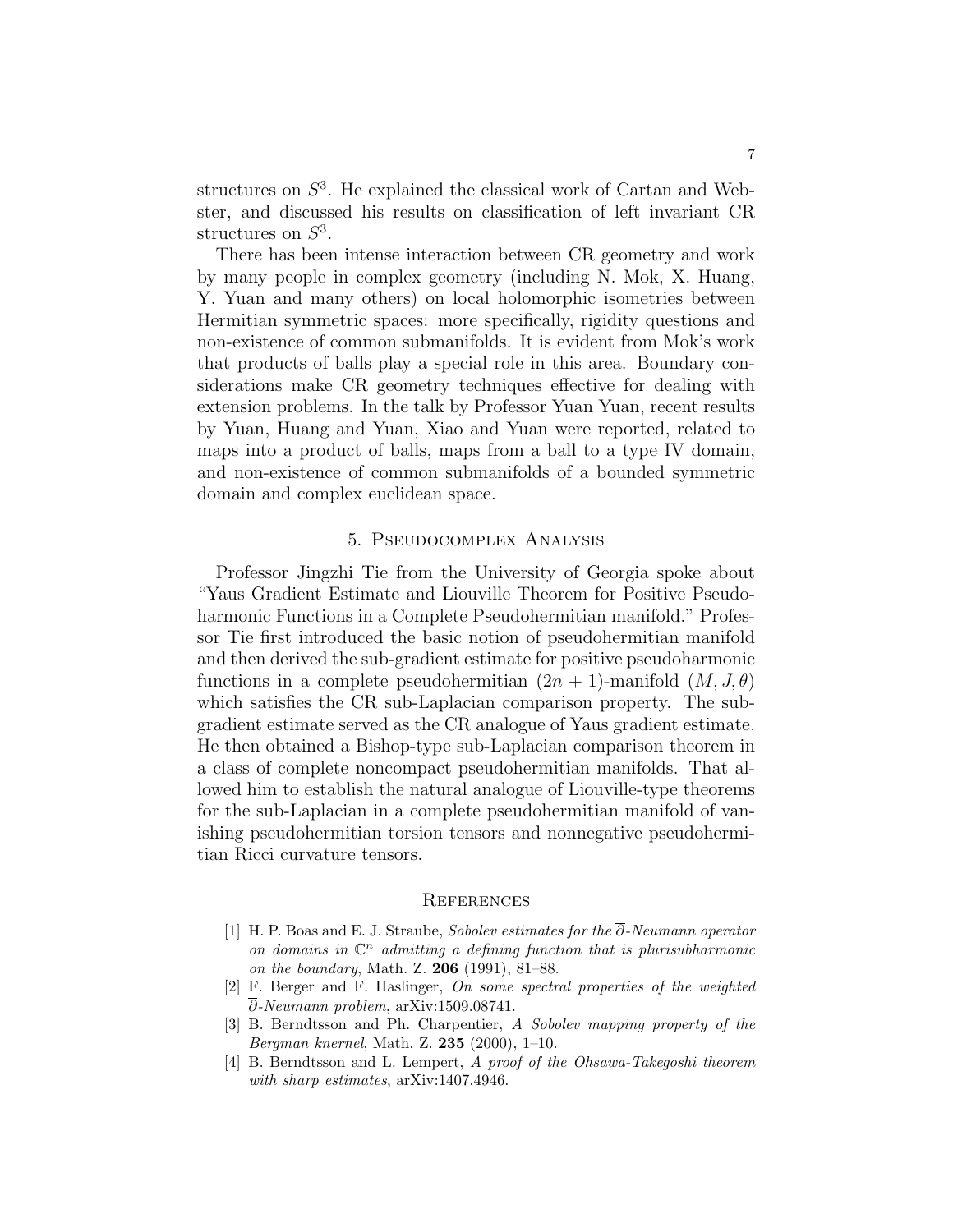- [5] Z. Blocki, The Bergman metric and the pluricomplex Green function, Trans. Amer. Math. Soc. 357 (2004), 2613–2625.
- [6]  $\_\_\_\_\$ gs Suita conjecture and the Ohsawa-Takegoshi extension theorem, Invent. Math. 193 (2013), no. 1, 149158.
- [7] J. Cao, M.-C. Shaw, and L. Wang, Estimates for the ∂-Neumann problem and nonexistence of  $C^2$  Levi-flat hypersurfaces in  $\mathbb{C}P^n$ , Math. Z. 248 (2004), 183–221. Erratum, 223–225.
- [8] J. Cao and M.-C. Shaw, A new proof of the Takeuchi Theorem, Lecture Notes of Seminario Interdisp. di Mate. 4 (2005), 65–72.
- [9] D. Catlin, Global regularity of the  $\bar{\partial}$ -Neumann problem, Complex Analysis of Several Variables (Y.-T. Siu, ed.), Proc. Symp. Pure Math., Vol. 41, Amer. Math. Soc., 1984, pp. 39–49.
- [10] D. Chakrabarti, C. Laurent-Thiébaut, and M.-C. Shaw, On the  $L^2$ -Dolbeault cohomology of annuli, arXiv:1602.03896
- [11] B. Chen and S. Fu, *Comparison of the Bergman and Szegö kernels*, Adv. Math. 228 (2011), 2366–2384.
- [12] X. Chen, S. Donaldson, and S. Sun, Kähler-Einstein metrics on Fano manifolds. I-III, J. Amer. Math. Soc. 28 (2015), no. 1, 183–278.
- [13] Michael Christ and Siqi Fu, Compactness in the ∂-Neumann problem, magnetic Schrödinger operators, and the Aharonov-Bohm effect, Adv. Math. 197(2005), 1-40.
- [14] Z. Cuckovic and S. Sahutoglu, Essential norm estimates for the ∂¯-Neumann operator on convex domains and worm domains, arXiv:1509.02606.
- [15] J.-P. Demailly, Mesures de Monge-Ampère et mesures plurisousharmoniques, Math. Z. **194** (1987), 519-564.
- [16] K. Diederich and J. E. Fornæss, Pseudoconvex domains: bounded strictly plurisubharmonic exhaustion functions, Invent. Math. 39 (1977), 129–141.
- [17] , Pseudoconvex domains: an example with nontrivial Nebenhülle, Math. Ann. 225 (1977), 275–292.
- [18] L. D. Edholm and J. D. McNeal, The Bergman projection on fat Hartogs  $triangles: L^p \; boundedness, \; \text{arXiv:1502.07302}.$
- [19] Siqi Fu and Emil J. Straube, Compactness of the ∂-Neumann problem on convex domains, J. Funct. Anal. 159(1998), 629-641.
- [20] , Compactness in the  $\overline{\partial}$ -Neumann problem, Complex Analysis and Geometry (J. McNeal, ed.), Ohio State University Mathmatical Research Institute Publication 9, de Gruyter, 2001, 141-160.
- [21] R. E. Greene and H. Wu, On Kähler manifolds of positive bisectional curvature and a theorem of Hartogs, Abh. Math. Sem. Univ. Hamburg 47 (1978), 171–185.
- [22] Q. Guan and X. Zhou, A solution of an L2 extension problem with an optimal estimate and applications, Ann. of Math.  $181$  (2015), no. 3, 11391208.
- [23]  $\_\_\_\_\_\_\$  A proof of Demailly's strong openness conjecture, Ann. of Math. 182 (2015), no. 2, 605616.
- [24] P. S. Harrington, The order of plurisubharmonicity on pseudoconvex domains with Lipschitz boundaries, Math. Res. Lett. 14 (2007), 485–490.
- $[25]$  , Global regularity for the  $\overline{\partial}$ -Neumann operator and bounded plurisubharmonic exhaustion functions, Adv. Math. 228 (2011), 2522–2551.